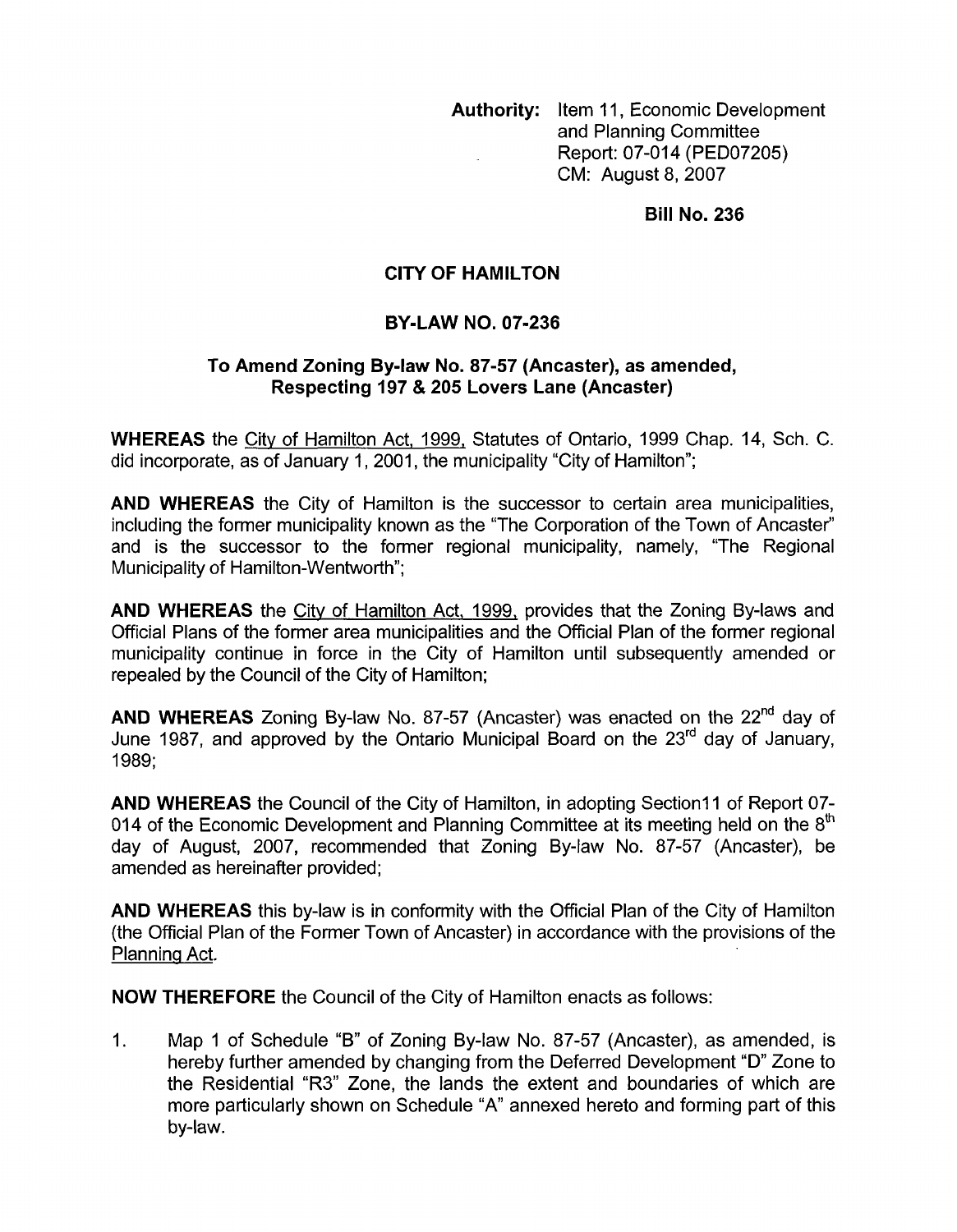By-law respecting 297 and 205 Lovers Lane, Ancaster Page 2 of 3

- 2. That the amending By-law be added to Map 1 of Schedule B of Ancaster Zoning By-law No. 87-57.
- **3.** The Clerk is hereby authorized and directed to proceed with the giving of notice of the passing of this By-law, in accordance with the Planning Act.

PASSED and ENACTED this 8<sup>th</sup> day of August, 2007.

Fred Eisenberger

CI-07-F

**Example 2017** and 205 Lovers Lane, Ancaster<br>
Page 2 of 3<br>
D Map 1 of Schedule B of Ancaster Zoning<br>
irected to proceed with the giving of notice<br>
ance with the <u>Planning Act</u>.<br> **Revin C. Christenson**<br>
City Clerk

Mayor City Clerk